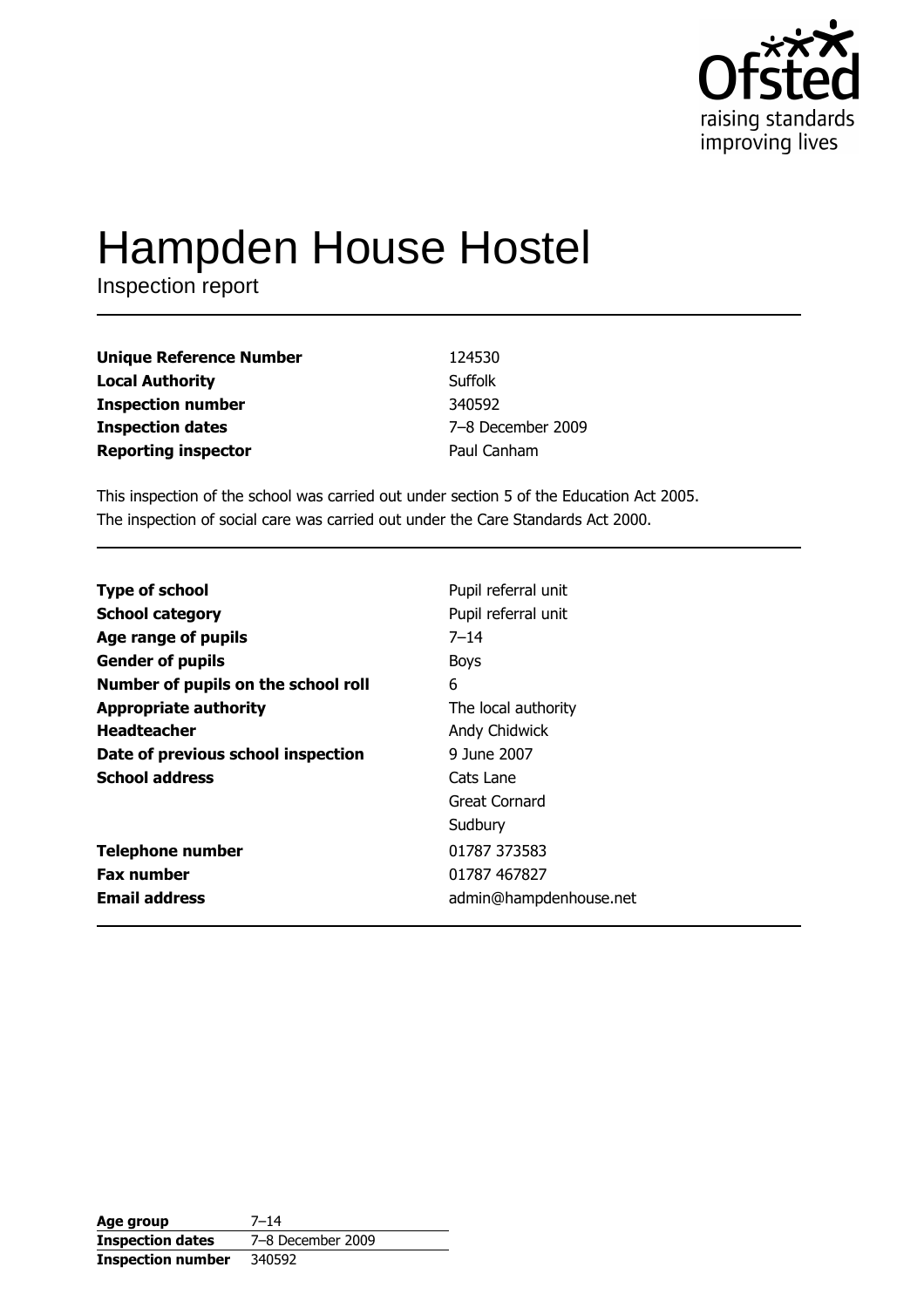**Boarding provision Social care Unique Reference Number** Social care inspector

Hampden House Hostel SC024594 Kristen Judd

The Office for Standards in Education, Children's Services and Skills (Ofsted) regulates and inspects to achieve excellence in the care of children and young people, and in education and skills for learners of all ages. It regulates and inspects childcare and children's social care, and inspects the Children and Family Court Advisory Support Service (Cafcass), schools, colleges, initial teacher training, work-based learning and skills training, adult and community learning, and education and training in prisons and other secure establishments. It rates council children's services, and inspects services for looked after children, safequarding and child protection.

Further copies of this report are obtainable from the school. Under the Education Act 2005, the school must provide a copy of this report free of charge to certain categories of people. A charge not exceeding the full cost of reproduction may be made for any other copies supplied.

If you would like a copy of this document in a different format, such as large print or Braille, please telephone 08456 404045, or email enquiries@ofsted.gov.uk.

You may copy all or parts of this document for non-commercial educational purposes, as long as you give details of the source and date of publication and do not alter the documentation in any way.

Royal Exchange Buildings St Ann's Square Manchester M2 7I A T: 08456 404045 Textphone: 0161 618 8524 E: enquiries@ofsted.gov.uk W: www.ofsted.gov.uk © Crown copyright 2009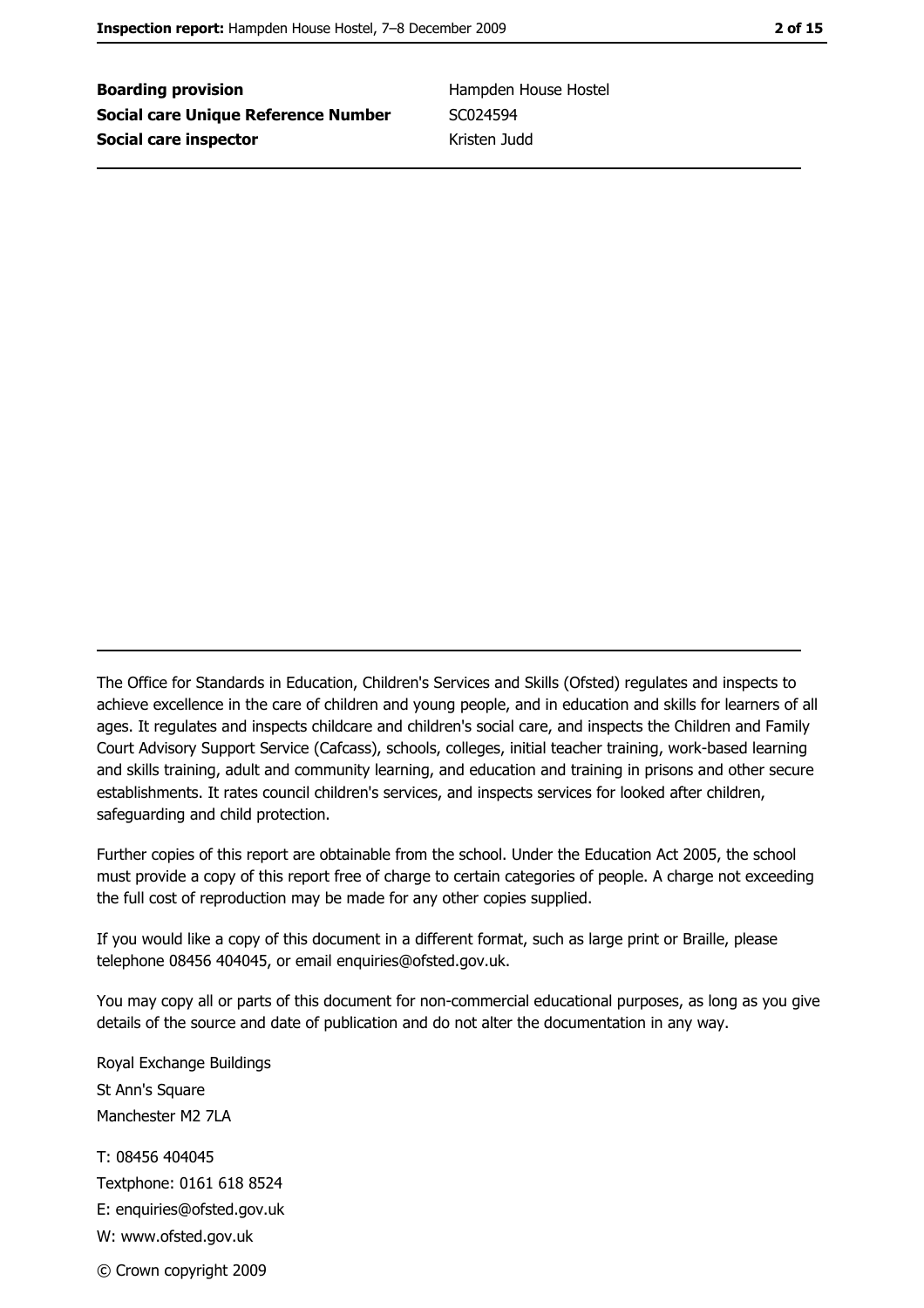# **Introduction**

This inspection was carried out by three additional inspectors. The inspectors visited five lessons, and held meetings with the chair of the management committee, staff and a group of pupils. They also talked with pupils in lessons. The inspectors observed the Pupil Referral Unit's (PRU) work, including its boarding provision. They looked at a range of documentation, including: assessment and attendance information, lesson plans, safeguarding arrangements, development planning, management committee minutes and pupils' work. The inspectors also scrutinised the information from six parental questionnaire returns, as well as those from staff and pupils.

The inspection reviewed many aspects of the PRU's work. It looked in detail at the following:

- the extent to which systematic monitoring and a flexible and meaningful curriculum  $\blacksquare$ are raising levels of achievement while preparing pupils for mainstream school
- how successfully the boarding provision provides for the needs of pupils  $\blacksquare$
- how effectively the PRU promotes pupils' experience and appreciation of cultures  $\blacksquare$ and faiths other than their own in this country and beyond
- the influence of the management committee on the PRU's direction and sustained  $\blacksquare$ improvement.

## **Information about the school**

Hampden House provides alternative full-time education for six pupils aged seven to 14, who have either been permanently excluded from school or who have been referred by an admissions panel. This PRU serves a wide geographical area and the composition of the cohort changes termly, and from year to year. The provision includes boarding for three of the pupils.

Typically, pupils have a disrupted educational history and poor attendance in mainstream schools. The large majority have behavioural, emotional or social needs, and all but one are in receipt of a statement of special educational need. All the pupils are from families of White British heritage.

Among its awards the school has gained the Activemark and Sportsmark.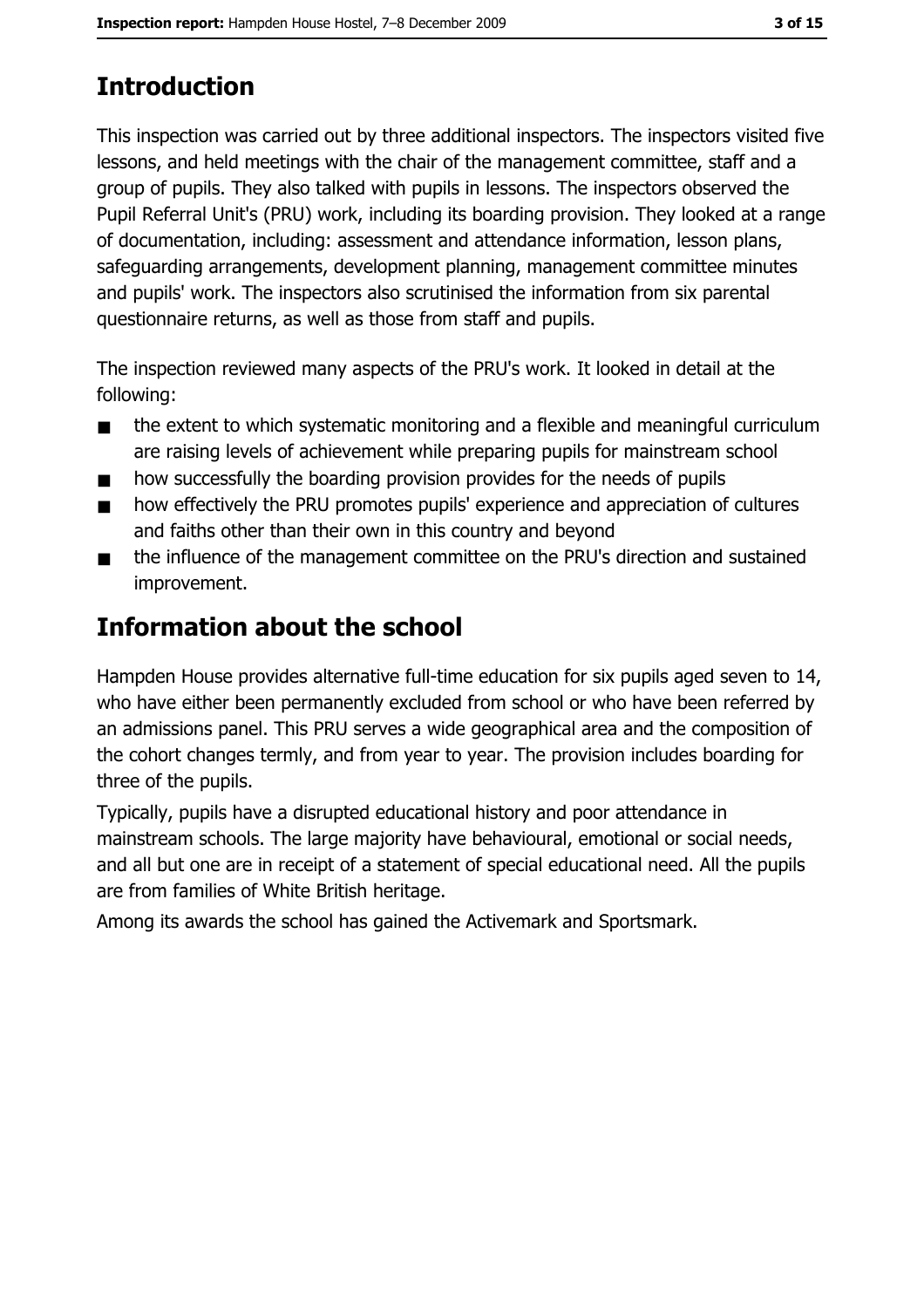## **Inspection judgements**

# Overall effectiveness: how good is the school?

#### The school's capacity for sustained improvement

#### **Main findings**

Strength in collective leadership is the key factor in the way Hampden House strives to offer the best provision and outcomes for pupils and families.

Despite the lack of clarity concerning the PRU's future role within the local authority and the absence of a key member of its leadership team with responsibility for boarding provision, staff are highly committed to its the work.

The provision has a number of good features, particularly the quality of its care, pastoral support, teaching, and links with outside partners that add flexibility to the curriculum. These features contribute to substantially improved outcomes for pupils, particularly their good progress in the core skills of literacy and numeracy and in developing self-esteem and confidence. The strong relationships between pupils and staff are the foundation of this success. When account is taken of the improved academic and personal outcomes for pupils in a context of supportive relationships, Hampden House demonstrates a satisfactory capacity to move forward.

Pupils start with low attainment compared with their peers nationally. This is mainly because of substantial gaps in their education and the impact of behavioural, social and emotional factors. Although attainment remains low in comparison to national averages, pupils make good progress due to effective teaching and their willingness to become involved in well-planned activities. This eagerness is reflected in the pride taken by pupils in some of their work, for example the art work on display and in the model making, which showed a skilful use of materials and tools. The good development of pupils' personal qualities is reflected in their positive behaviour, curiosity and enjoyment of learning. They have developed a good understanding of healthy lifestyles and keeping safe. It is a mark of the provision's success that almost all pupils attend regularly and that the majority of them have successfully returned to mainstream school in the past.

The PRU staff have a good understanding of its strengths and areas for improvement. However, staff recognise that a fully systematic and rigorous approach to recording and planning is not in place. For example, health plans do not contain enough detail to meet national minimum standards, and improvement planning does not include sufficient information to measure the PRU's progress against its priorities. While Hampden House has good links with the local community and outside agencies, it recognises that pupils lack opportunities to appreciate and value people's backgrounds and communities in other parts of this country and around the world. The PRU also acknowledges community cohesion is lacking in subject planning and when linking learning together from different parts of the curriculum.

3

 $\overline{\mathbf{3}}$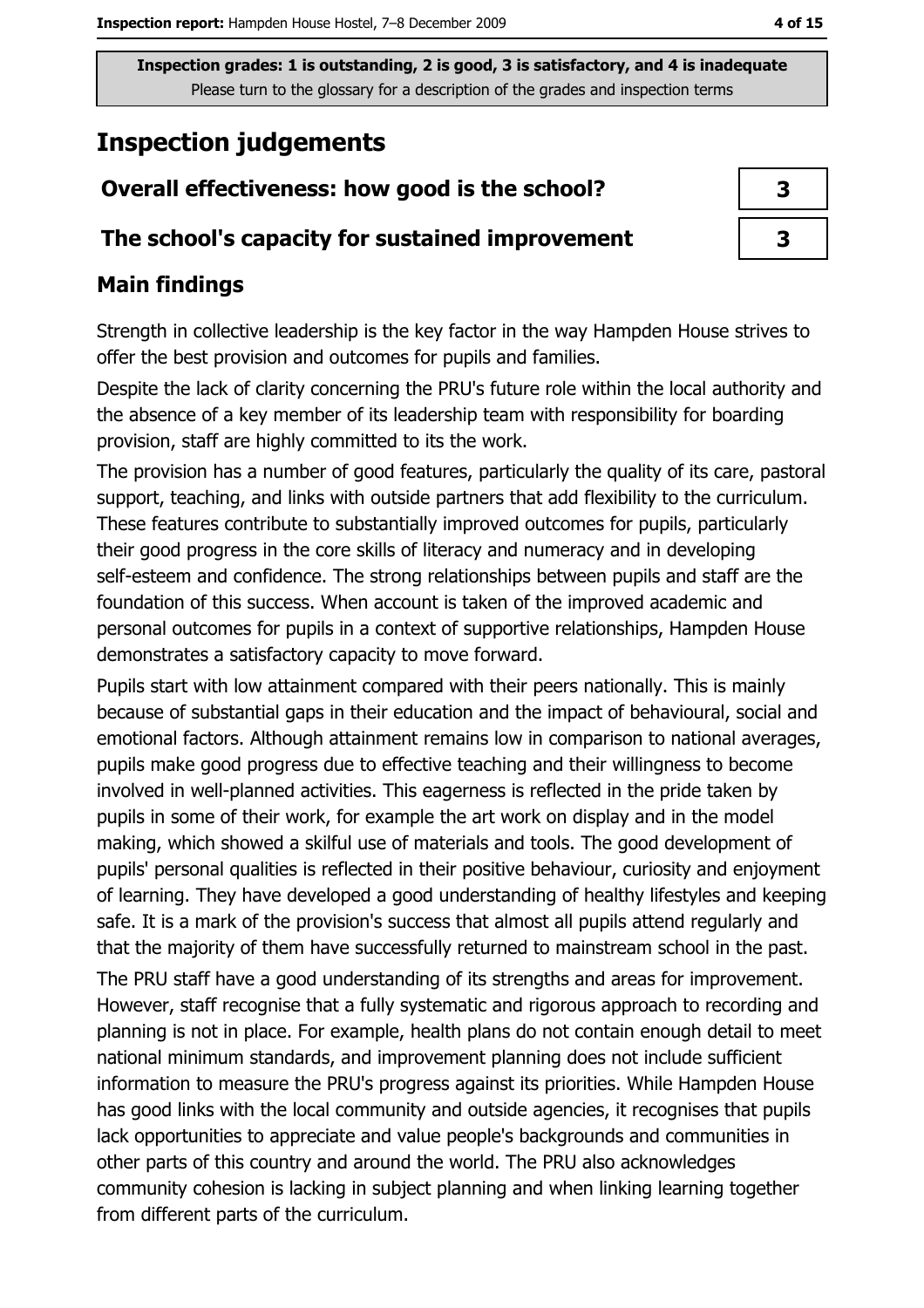#### What does the school need to do to improve further?

- Strengthen leadership and management by ensuring that the team includes a key  $\blacksquare$ member of staff with experience and expertise of boarding provision.
- Develop a systematic and rigorous approach to recording and planning for all  $\blacksquare$ aspects of the work of the PRU.

#### **Outcomes for individuals and groups of pupils**

It is clear that the PRU's determined efforts and well-informed support are making a notable difference resulting in pupils' good progress and satisfactory achievement. Pupils' willingness to participate in learning, as seen in their full involvement during science and mathematics, are typical of lessons and indicate the good pace of learning. Pupils thrive on success and show a curiosity in learning. They are resolved to get tasks right.

Pupils have had substantial periods out of school due to poor attendance, exclusion, or difficult personal circumstances. Consequently, they enter Hampden House with low standards because of a patchy experience in mainstream education. The time pupils spend at the PRU varies, and attainment is typically well below that expected nationally for those of similar age. All overcome considerable special educational needs - especially for behavioural, emotional and social difficulties - to make good progress. Almost all are successful in making up for lost time and overcoming the negative attitudes to learning they had when they joined the PRU. For example, pupils were engrossed during science when they were trying to find out the amount of force needed to move objects in class. In geography, they developed a good awareness of life in an African village and willingly compared it to their own daily experiences. Pupils' enjoyment of the topic was clearly seen in their inquisitiveness and in the quality of the model African huts that they made. Pupils respond positively to the sensitive and individualised support provided by staff. This response contrasts starkly with those that previously resulted from the personal difficulties they have experienced and still struggle with. Pupils are friendly and polite, usually relate well to each other, and mostly talk with staff and visitors in a warm and friendly manner. They have a clear understanding of what is right and wrong and are aware of their behavioural targets for improvement. They still take time to settle into the routines of Hampden House following a weekend away. Behaviour is good once pupils regain confidence in an environment that has clear boundaries and expectations that are consistently applied. There are very few fixed-term exclusions.

Pupils say they feel safe and enjoy the interesting range of learning opportunities available, such as horse riding, swimming and other aspects of physical education. These experiences have led to pupils gaining confidence, taking a greater pride in their work and adopting healthier lifestyles. Pupils' substantially improved attendance reflects their positive attitudes and enjoyment of the activities. For most, it is the first time they have attended school on a generally regular basis. They have good opportunities to present views and help with decisions regarding the running of the hostel. As a result of

3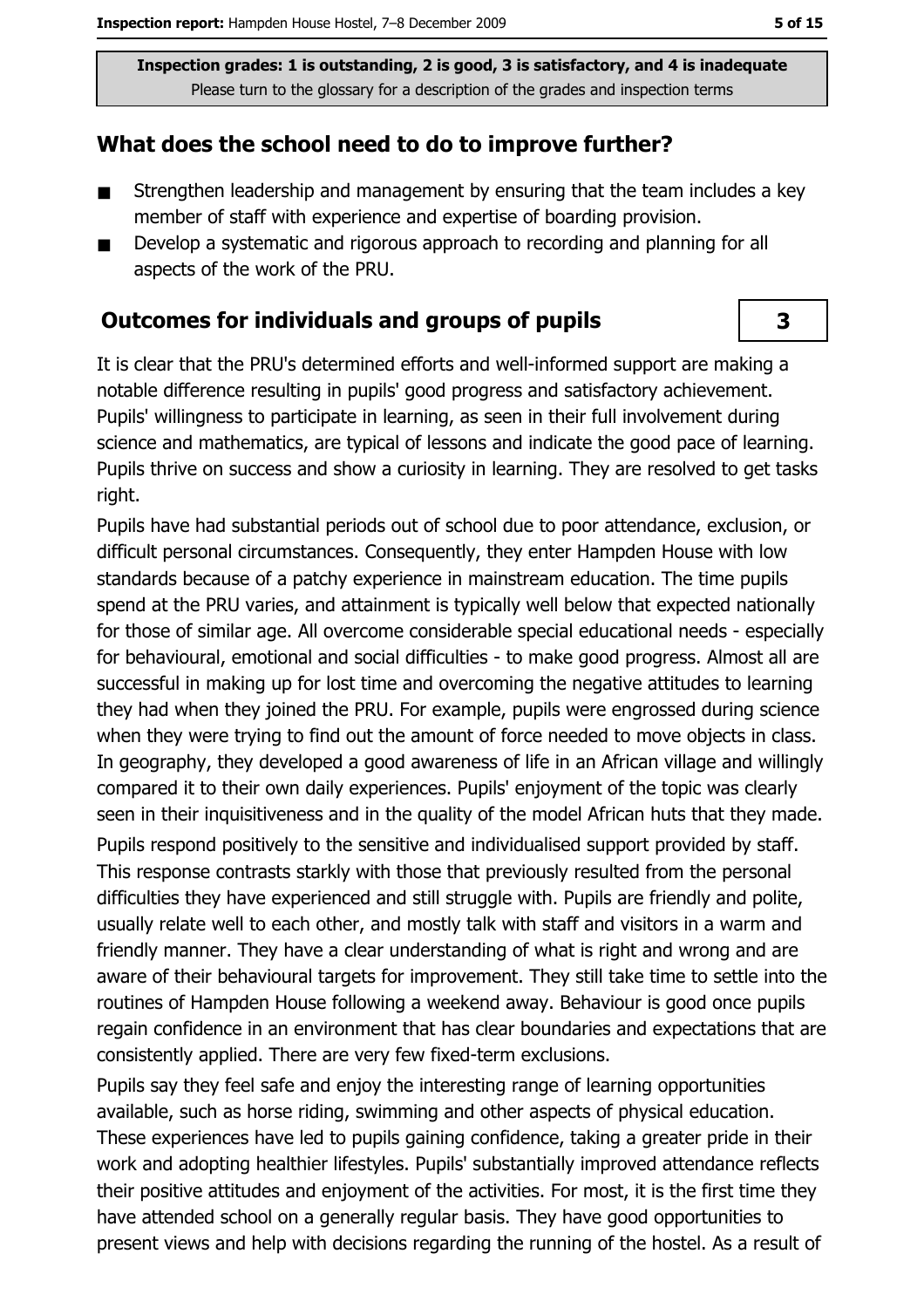the PRU's involvement in an enterprise scheme, which includes the making of Christmas cards and the construction of a coop ready for the arrival of chickens, pupils' personal skills and qualities are developing well in preparation for their return to mainstream education.

| These are the grades for pupils' outcomes |  |  |
|-------------------------------------------|--|--|
|-------------------------------------------|--|--|

| Pupils' achievement and the extent to which they enjoy their learning                                                     | 3                       |
|---------------------------------------------------------------------------------------------------------------------------|-------------------------|
| Taking into account:<br>Pupils' attainment <sup>1</sup>                                                                   | 4                       |
| The quality of pupils' learning and their progress                                                                        | $\mathcal{P}$           |
| The quality of learning for pupils with special educational needs and/or<br>disabilities and their progress               | 2                       |
| The extent to which pupils feel safe                                                                                      | $\overline{\mathbf{2}}$ |
| <b>Pupils' behaviour</b>                                                                                                  | $\overline{\mathbf{2}}$ |
| The extent to which pupils adopt healthy lifestyles                                                                       | $\overline{\mathbf{2}}$ |
| The extent to which pupils contribute to the school and wider community                                                   | 3                       |
| The extent to which pupils develop workplace and other skills that will<br>contribute to their future economic well-being | 3                       |
| Taking into account:<br>Pupils' attendance <sup>1</sup>                                                                   | 3                       |
| The extent of pupils' spiritual, moral, social and cultural development                                                   | 3                       |

## How effective is the provision?

The strength of the provision lies in its flexibility and capacity to offer pupils a seamless combination of individualised support and meaningful learning experiences. The strong focus placed upon personal, social and health education underpins the curriculum and forms a significant part of each pupil's personalised learning programme. Attractive and informative displays provide a good insight into a carefully considered curriculum that focuses on basic skills of literacy, numeracy and information and communication technology. The broad range of learning experiences successfully links subjects, such as mathematics and science, English and geography, and the development of creative and practical life-skills. Pupils' experiences are enriched by educational visits locally.

The strengths of teaching lie in detailed planning of lessons based upon a thorough

The grades for attainment and attendance are: 1 is high; 2 is above average; 3 is broadly average; and 4 is low.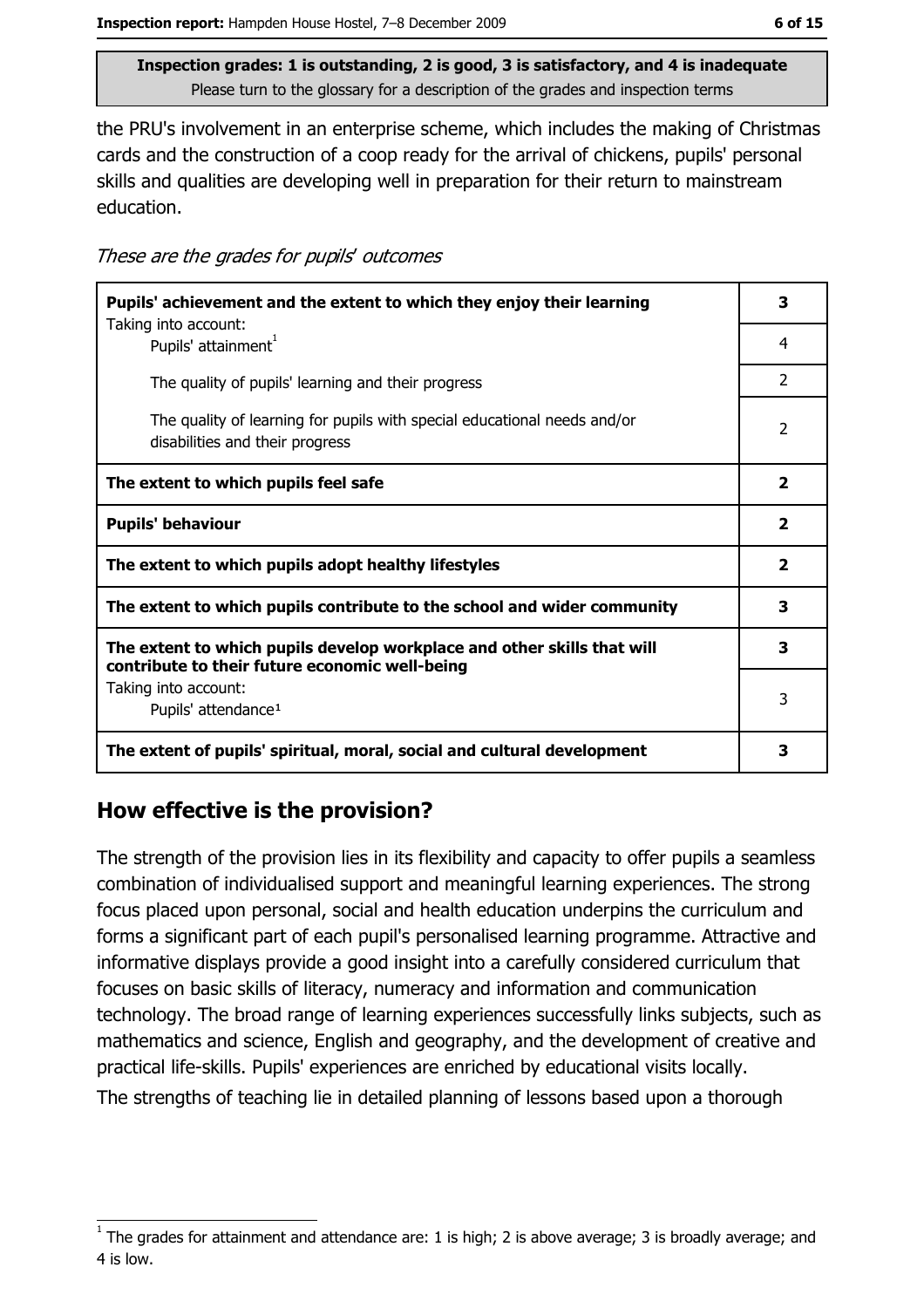knowledge of each pupil. They are managed very effectively while working on different tasks because good relationships help to ensure positive attitudes and behaviour. Ouestions are used well to probe understanding but also to give pupils opportunities to talk about their work. Reviews are used effectively to reinforce the knowledge and skills pupils have learned during the lesson. Teachers and assistants, work effectively as a team and provide individual support, although that supplied by the latter is not always well directed. Topics that link different subjects, such as those that relate to pupils' everyday experiences, successfully capture their interest and hold their attention. Typically, assessment information is used well to identify appropriate levels of approach for each learner. Marking is supportive and closely linked to individual targets.

The strength of support for pupils' personal development and pastoral care is recognised and valued by parents. Pupils are well known to and valued by staff who are committed to ensuring good care and support. Staff recognise that no two days are alike, and pupils can arrive on any day with varying levels of interest and difficulty. Attention to pupils' health and well-being is reflected in the good range of physical activities and the attention given to healthy eating. Very effective individualised programmes of support covering a wide range of personal and learning needs are made for all pupils. Academic and personal achievement is tracked, but targets in pupils' individual education plans are not always defined sharply enough.

| These are the grades for the quality of provision |
|---------------------------------------------------|
|---------------------------------------------------|

| The quality of teaching                                                                                    |  |
|------------------------------------------------------------------------------------------------------------|--|
| Taking into account:<br>The use of assessment to support learning                                          |  |
| The extent to which the curriculum meets pupils' needs, including, where<br>relevant, through partnerships |  |
| The effectiveness of care, guidance and support                                                            |  |

#### How effective are leadership and management?

The effectiveness of leadership has been hindered by the lack of a key member of staff with responsibility for residential care. Nevertheless, collective leadership demonstrates a strong and passionate commitment to developing each pupil's self-esteem and raising standards in all aspects of their work. Staff are committed to doing their best for the pupils. The PRU promotes equality and tackles any form of discrimination exceptionally well. Staff have a secure understanding of the PRU's strengths and areas for improvement, but planning for improvement lacks sufficient detail. For example, planning is well focused on improving the outcomes of pupils' educational and personal development, but the means to evaluate performance are not clearly identified.

The management committee is supportive. It challenges the effectiveness of the PRU's work and ensures that policies are systematically reviewed. The chair works closely with the headteacher giving well-considered guidance and advice, although not all committee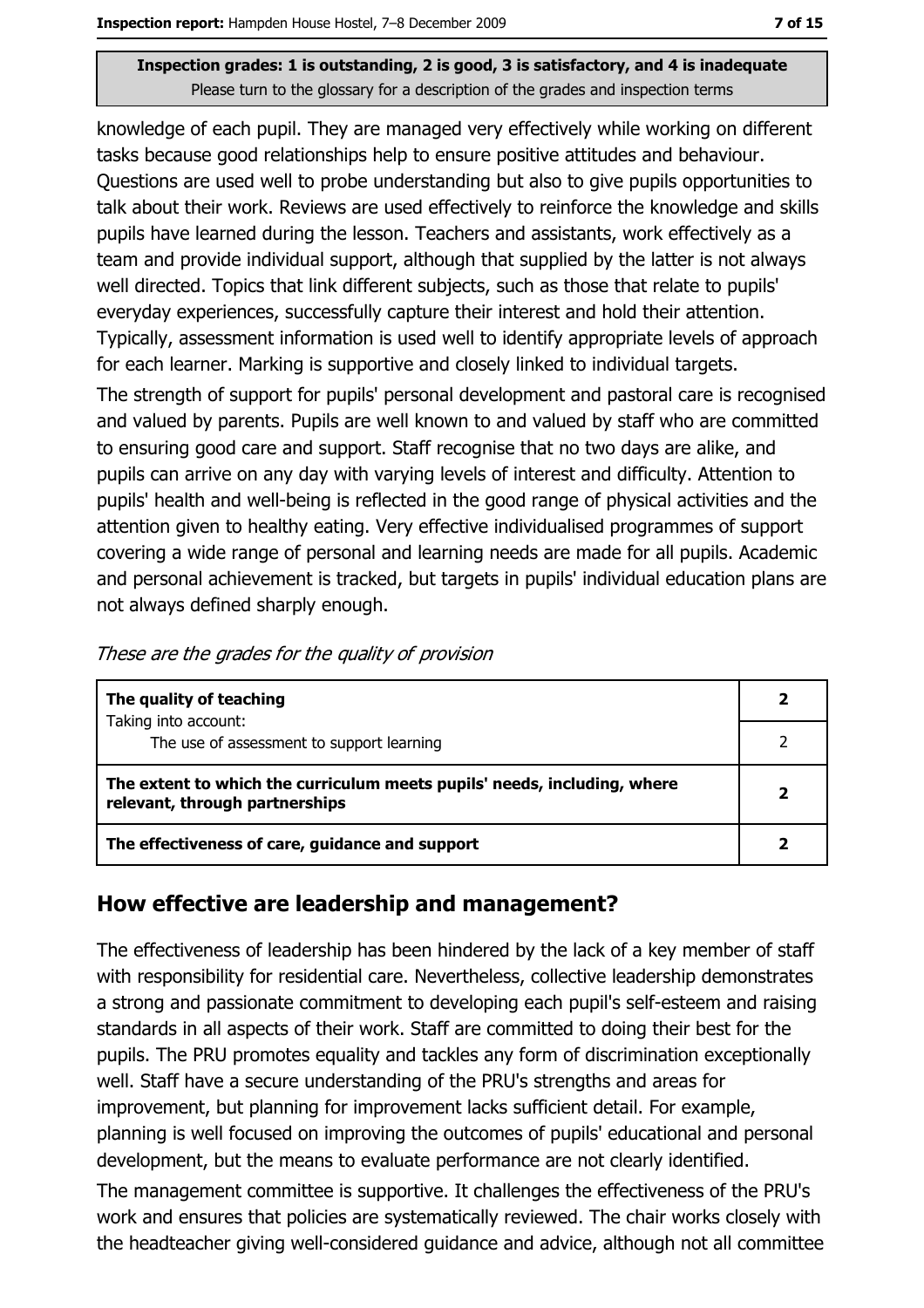members are clear about their roles during this period of change and their impact on developments is, consequently, limited. Attention to pupils' safety is integral to all activities and safeguarding procedures are firmly established.

Community cohesion is promoted effectively within Hampden House and in the local area. The PRU reaches out to parents and develops good relationships with most during their children's time at the centre. Links and partnerships with outside agencies are very well established. Local services and agencies are used particularly well to enhance the well-being of pupils. The PRU also supports the work of local and national charities. It recognises that pupils lack understanding of the diversity of backgrounds and communities in other parts of their own country and abroad. Parents have good opportunities to give views on the quality of education provided and benefit from regular contact.

| These are the grades for leadership and management |  |  |  |
|----------------------------------------------------|--|--|--|
|                                                    |  |  |  |

| The effectiveness of leadership and management in embedding ambition and<br>driving improvement                                                                     | 3                       |
|---------------------------------------------------------------------------------------------------------------------------------------------------------------------|-------------------------|
| Taking into account:<br>The leadership and management of teaching and learning                                                                                      | 2                       |
| The effectiveness of the governing body in challenging and supporting the<br>school so that weaknesses are tackled decisively and statutory responsibilities<br>met | 3                       |
| The effectiveness of the school's engagement with parents and carers                                                                                                | $\overline{2}$          |
| The effectiveness of partnerships in promoting learning and well-being                                                                                              | 1                       |
| The effectiveness with which the school promotes equality of opportunity and<br>tackles discrimination                                                              | 1                       |
| The effectiveness of safeguarding procedures                                                                                                                        | $\overline{\mathbf{2}}$ |
| The effectiveness with which the school promotes community cohesion                                                                                                 | 3                       |
| The effectiveness with which the school deploys resources to achieve<br>value for money                                                                             | 3                       |

## **Boarding provision**

The quality of boarding at Hampden House is satisfactory. Four outcome areas are satisfactory and two are good. However, the PRU is not meeting all of the key national minimum standards (NMS) and one of the recommendations from the last inspection remains outstanding. Pastoral support is a strength and children receive excellent individual support, although these characteristics are not reflected in the PRU's documentation. Health plans do not contain sufficient information of identified needs and the strategies to meet them. In addition, records of the care and support of those pupils with complex health needs are not consistently maintained. As a result, it is unclear whether guidance given by health professionals is being followed. Without clear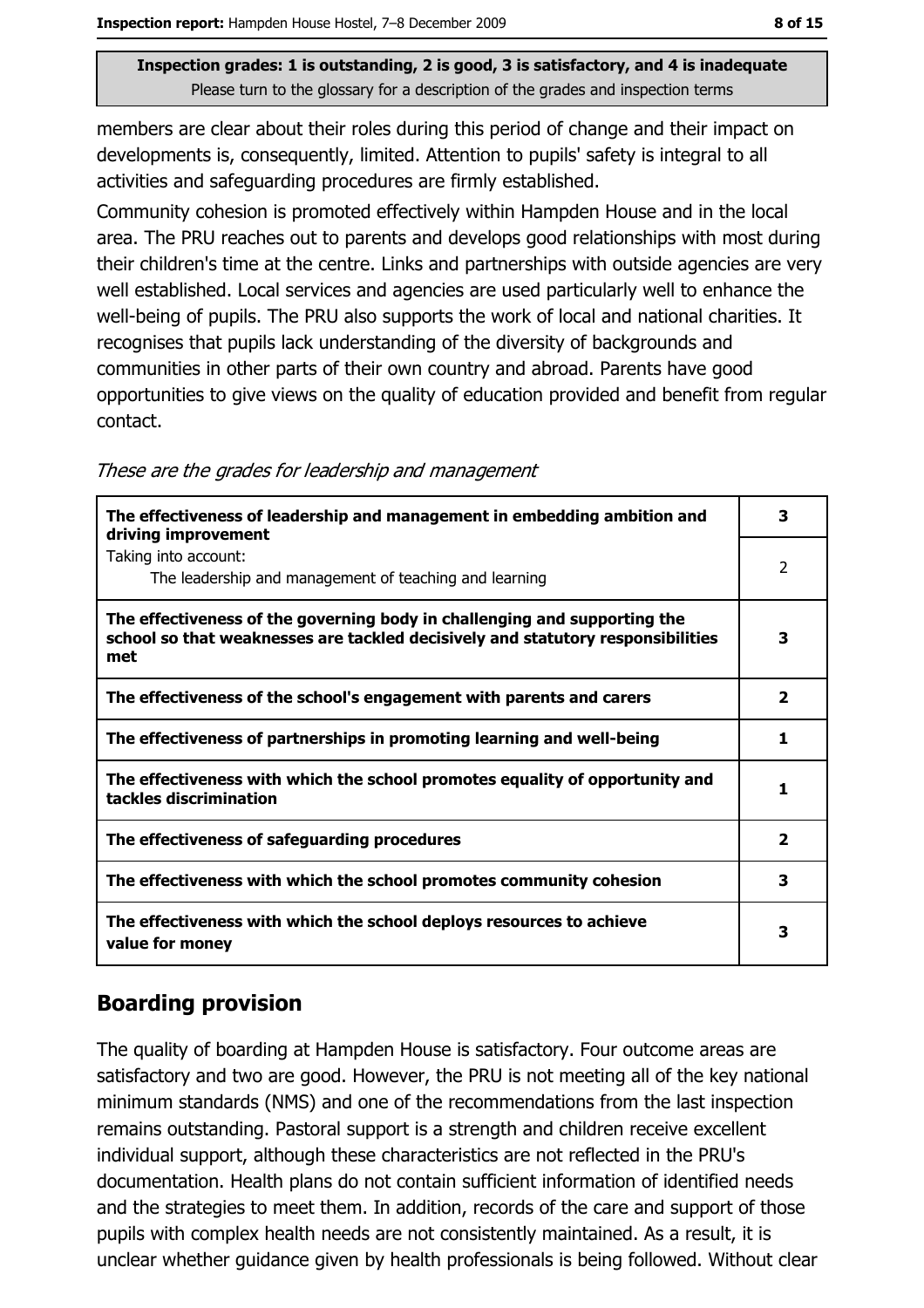information in place staff cannot demonstrate how effectively the health needs of pupils are being met..

Systems have been established for the administration and storage of medication, although there are minor discrepancies in the recording of the 'homely' medication. The routine adopted by staff in their secondary dispensing of medicine into medication boxes is contrary to safe practice. This is because the type of medicine cannot be verified and children could be put at risk. Hampden House provides pupils with a balanced and healthy diet. Meal times are well supervised and managed with clear routines to support the development of pupils' social skills.

Safeguarding is taken seriously and policies and procedures are in place to promote and safeguard the welfare of pupils. Staff have a good understanding of child protection issues and are fully aware of their duties and responsibilities. The PRU has clear policies and procedures with regard to bullying which is not considered to be a concern.

The PRU's positive approach to behaviour management focuses on the use of de-escalation strategies, wherever possible. Staff are aware of the guidance and apply the procedures consistently when working with individual pupils. Staff have developed caring and supportive relationships with pupils. Risk assessments are carried out on the methods for dealing with behaviour issues. However, record keeping is unsatisfactory because physical restraints are not recorded in line with the NMS and the exclusion of a pupil from an activity due to poor behaviour is not always recorded.

Health and safety matters are taken seriously and a range of policies and procedures are embedded to support the maintenance of a safe environment. Regular fire drills take place and both pupils and staff are familiar with fire evacuation procedures. Suitable procedures are in place for the recruitment and checking of staff.

Good pastoral care contributes greatly to pupils' development. The structure and methods used by staff ensure a seamless approach to enabling children to make good progress in all aspects of their life at the PRU. The activities programme develops pupils' social skills, increases confidence and self-esteem. Pupils speak positively about their participation in a programme that includes a balance between activity and relaxation. Pupils are encouraged to express their views through council meetings, 'circle time' and regular meetings for boarders. Staff are sensitive to the needs of pupils and provide a positive, nurturing and professional approach to working with those in their care.

Staff have an excellent knowledge of the individual needs and difficulties faced by pupils. However, this information is not reflected within the care plans and such omissions could lead to an inappropriate placement of the pupil.

Pupils report that they are happy with the boarding accommodation that provides good facilities including a range of outdoor play areas.

The promotion of equality and diversity is satisfactory. There is a warm community atmosphere where pupils' differences are accepted and valued. The promotion and development of social inclusion are integral to the PRU's work and pupils are helped to achieve their full potential.

Parents and their children are given clear information regarding function and purpose of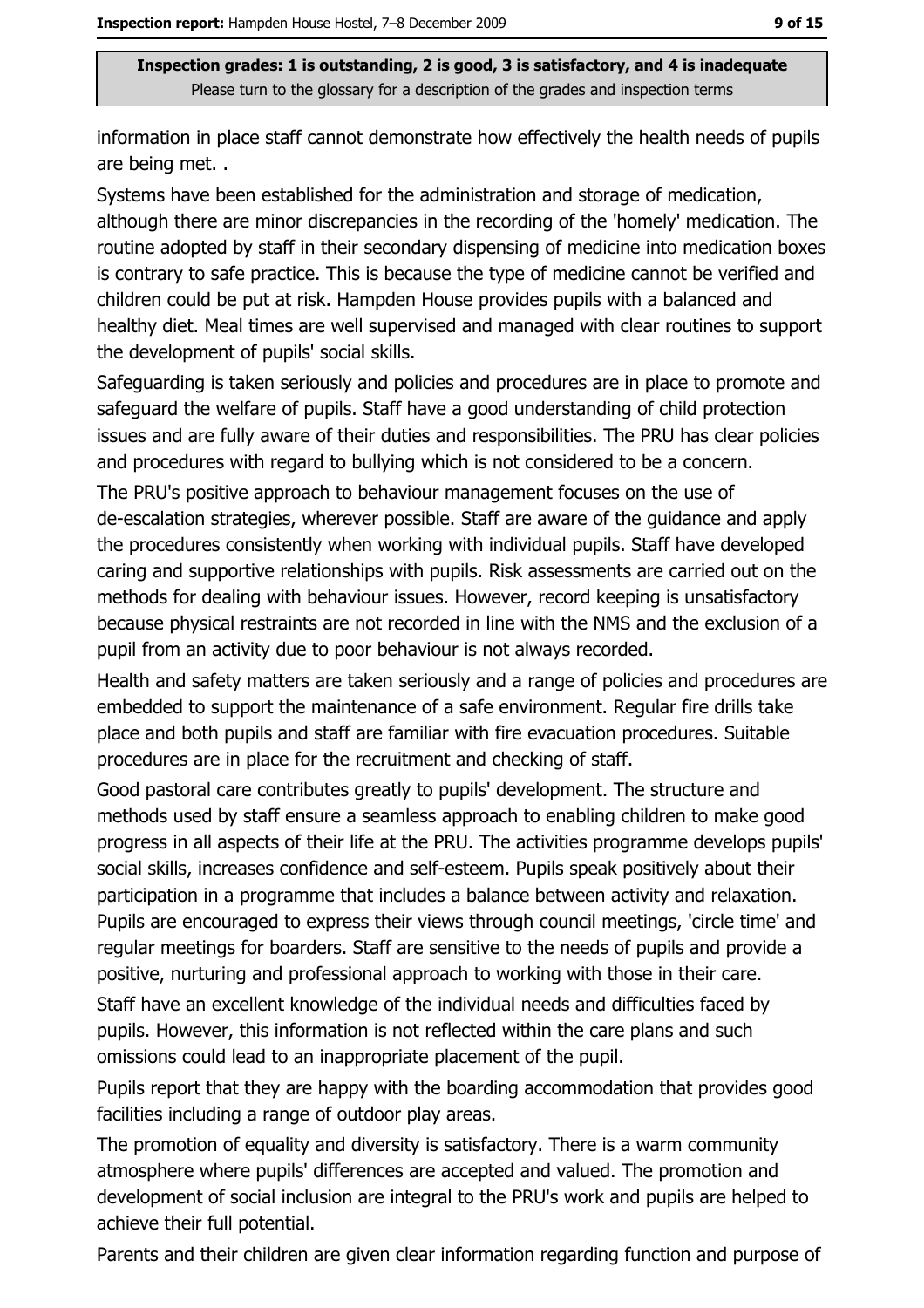the PRU and what it provides. Staff are extremely positive in their approach to working with pupils and each other. They strive to achieve the best for the pupils in their care. Excellent staffing levels ensure that the individual needs of pupils are well met. However, the PRU has been without a Head of Care for a considerable period of time. During this period, staff have endeavoured to cover aspects of the role, although they acknowledge that they have missed the level of expertise and experience associated with such an appointment. Consequently, the quality of record keeping is not as good as it should be and staff are not receiving formal supervision in line with the NMS. Monitoring visits are carried out by an independent consultant to monitor the welfare of boarders and reports are provided.

#### National Minimum Standards (NMS) to be met to improve social care

- The PRU should ensure that:  $\blacksquare$
- each pupil has a clear and detailed health plan, or similar document, covering all  $\blacksquare$ aspects of the standard (NMS 14.6)
- the school implements treatments which are prescribed and/or included in the care  $\blacksquare$ plan for pupils with particular health needs (NMS 14.3)
- all medication is accurately recorded when administered and is kept in a labelled  $\blacksquare$ container (NMS 14)
- the records of physical intervention and sanctions are kept and under the headings  $\blacksquare$ outlined in the standard (NMS 10)
- placement plans inform staff of the care procedures for each boarder in accordance  $\blacksquare$ with their assessed needs, plans are monitored and updated when necessary (NMS  $17.1)$
- all staff and other adults receive one-to-one supervision, for a minimum 90 minutes,  $\blacksquare$ from a senior member of staff each half term (NMS 30.2)
- it is appropriately staffed in a manner that it delivers the best possible child care.  $\blacksquare$  $(NMS 31.1)$

This is the grade for the boarding provision

| The effectiveness of the boarding provision |  |
|---------------------------------------------|--|
|                                             |  |

#### **Views of parents and carers**

All parents' questionnaire returns were positive and a number expressed considerable satisfaction during telephone conversations. These included remarks about their children's enjoyment of Hampden House and its caring and supportive environment.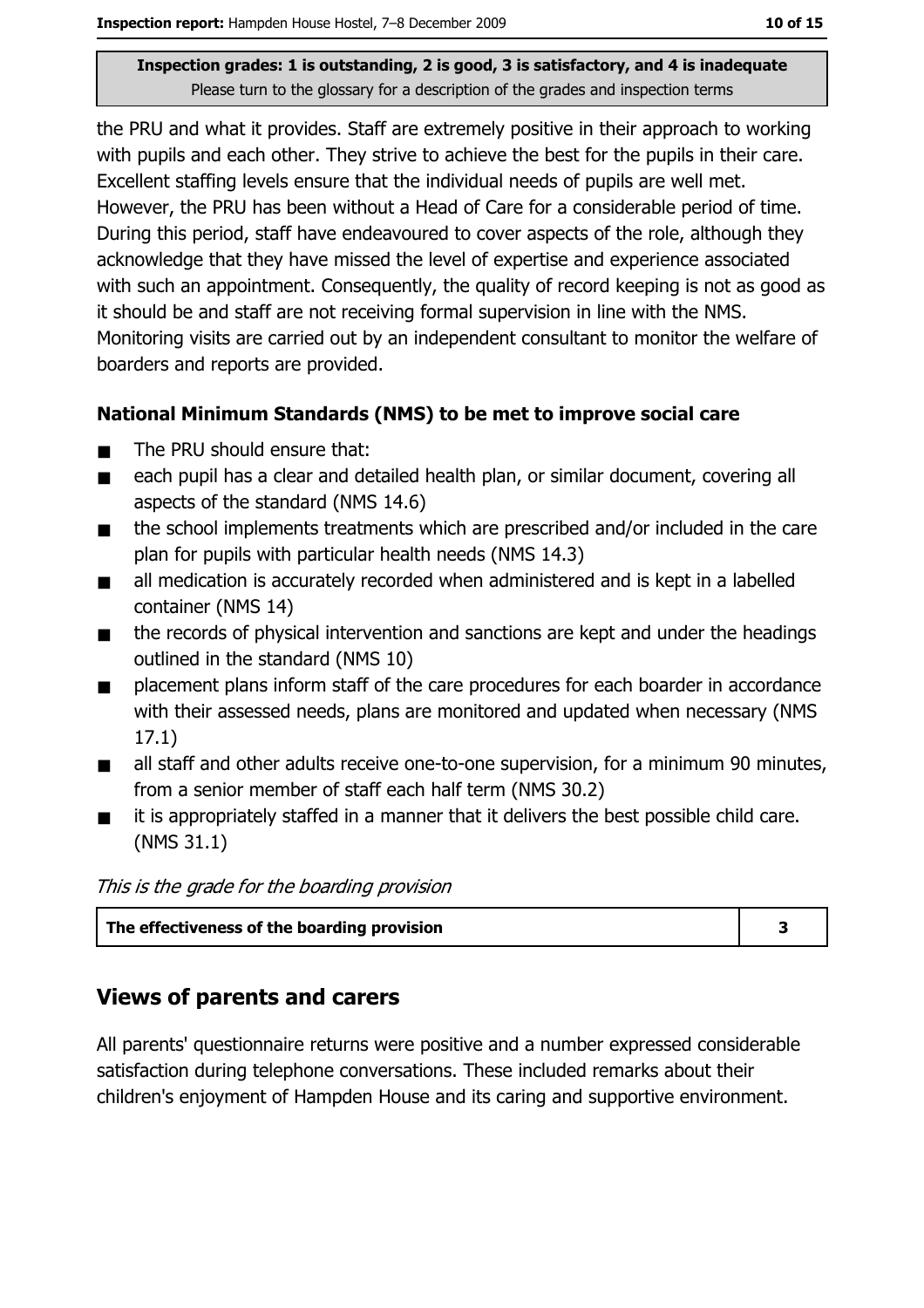#### Responses from parents and carers to Ofsted's questionnaire

Ofsted invited all the registered parents and carers of pupils registered at Hampden House Hostel to complete a questionnaire about their views of the provision.

In the questionnaire, parents and carers were asked to record how strongly they agreed with 13 statements about the provision. The inspection team received six completed questionnaires by the end of the on-site inspection. In total, there are six pupils registered at the PRU.

| <b>Statements</b>                                                                                                                                                                                                                                       |                | <b>Strongly</b><br><b>Agree</b> |                | <b>Disagree</b> |              | <b>Agree</b>  |              | <b>Strongly</b><br>disagree |  |
|---------------------------------------------------------------------------------------------------------------------------------------------------------------------------------------------------------------------------------------------------------|----------------|---------------------------------|----------------|-----------------|--------------|---------------|--------------|-----------------------------|--|
|                                                                                                                                                                                                                                                         | <b>Total</b>   | $\frac{0}{0}$                   | <b>Total</b>   | $\frac{0}{0}$   | <b>Total</b> | $\frac{0}{0}$ | <b>Total</b> | $\frac{0}{0}$               |  |
| My child enjoys school                                                                                                                                                                                                                                  | $\overline{2}$ | 33                              | 3              | 50              | 1            | 17            | $\mathbf{0}$ | 0                           |  |
| The school keeps my child<br>safe                                                                                                                                                                                                                       | 4              | 67                              | $\overline{2}$ | 33              | $\bf{0}$     | 0             | 0            | $\mathbf 0$                 |  |
| The school informs me<br>about my child's progress                                                                                                                                                                                                      | 4              | 67                              | $\overline{2}$ | 33              | $\mathbf 0$  | 0             | 0            | 0                           |  |
| My child is making enough<br>progress at this school                                                                                                                                                                                                    | 5              | 83                              | $\mathbf{1}$   | 17              | $\mathbf 0$  | 0             | 0            | $\mathbf 0$                 |  |
| The teaching is good at this<br>school                                                                                                                                                                                                                  | 1              | 17                              | 4              | 67              | $\mathbf 0$  | 0             | 0            | $\mathbf 0$                 |  |
| The school helps me to<br>support my child's learning                                                                                                                                                                                                   | 3              | 50                              | 3              | 50              | $\mathbf 0$  | 0             | 0            | $\mathbf 0$                 |  |
| The school helps my child to<br>have a healthy lifestyle                                                                                                                                                                                                | $\overline{4}$ | 67                              | $\mathbf{1}$   | 17              | $\mathbf{1}$ | 17            | 0            | $\mathbf 0$                 |  |
| The school makes sure that<br>my child is well prepared for<br>the future (for example<br>changing year group,<br>changing school, and for<br>children who are finishing<br>school, entering further or<br>higher education, or<br>entering employment) | $\overline{2}$ | 33                              | $\overline{4}$ | 67              | $\mathbf 0$  | 0             | 0            | $\mathbf 0$                 |  |
| The school meets my child's<br>particular needs                                                                                                                                                                                                         | 3              | 50                              | 3              | 50              | $\mathbf 0$  | $\Omega$      | 0            | $\mathbf 0$                 |  |
| The school deals effectively<br>with unacceptable behaviour                                                                                                                                                                                             | $\overline{4}$ | 67                              | $\overline{2}$ | 33              | $\mathbf 0$  | 0             | 0            | $\bf{0}$                    |  |
| The school takes account of<br>my suggestions and<br>concerns                                                                                                                                                                                           | 3              | 50                              | $\mathbf{1}$   | 17              | $\mathbf{1}$ | 17            | 0            | $\bf{0}$                    |  |
| The school is led and<br>managed effectively                                                                                                                                                                                                            | $\overline{4}$ | 67                              | $\overline{2}$ | 33              | $\mathbf 0$  | 0             | $\mathbf 0$  | $\mathbf 0$                 |  |
| Overall, I am happy with my<br>child's experience at this<br>school                                                                                                                                                                                     | $\overline{4}$ | 67                              | $\overline{2}$ | 33              | $\mathbf 0$  | 0             | $\mathbf 0$  | 0                           |  |

The table above summarises the responses that parents and carers made to each statement. The percentages indicate the proportion of parents and carers giving that response out of the total number of completed questionnaires. Where one or more parents and carers chose not to answer a particular question, the percentages will not add up to 100%.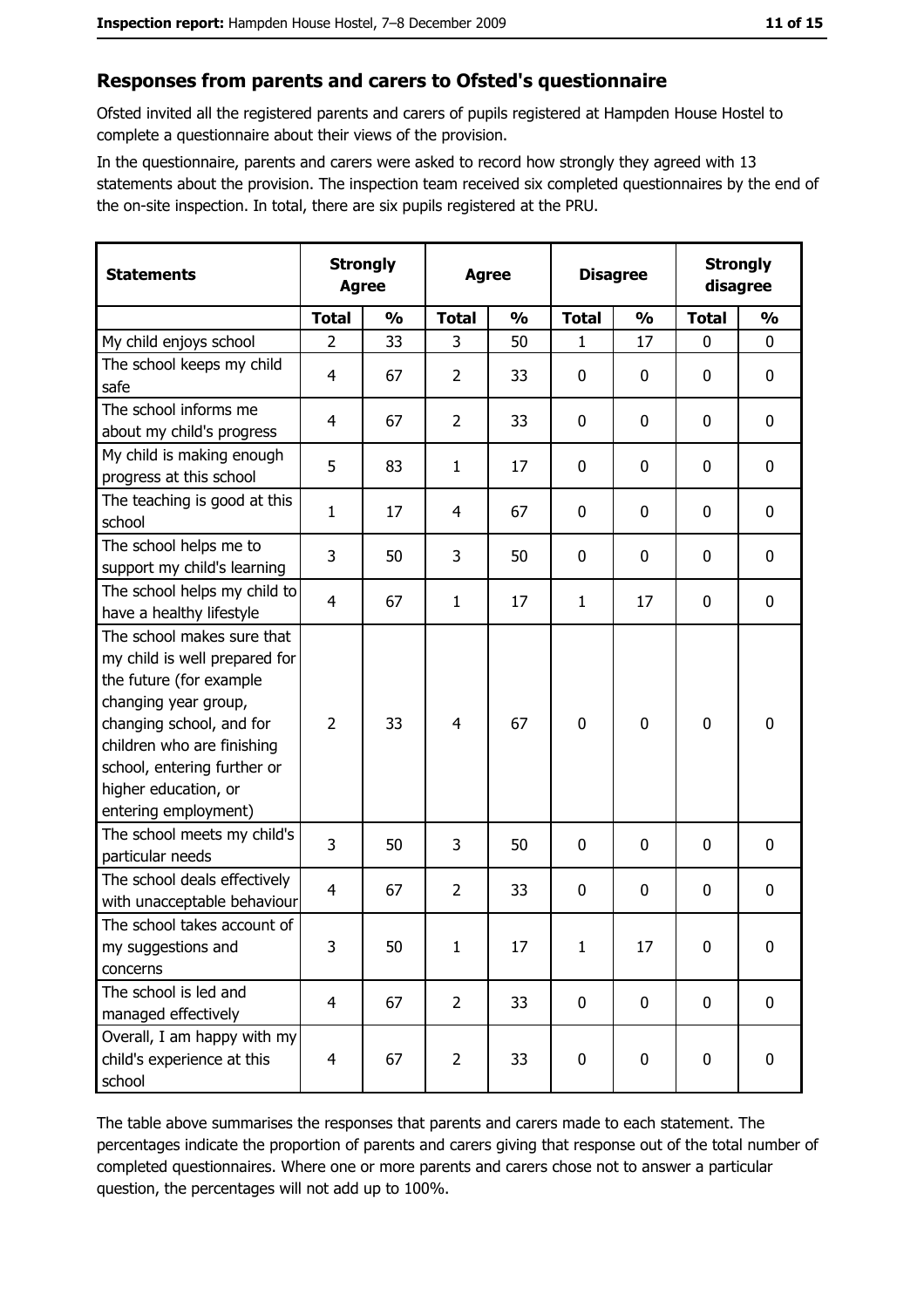## Glossary

| Grade   | <b>Judgement</b> | <b>Description</b>                                                                                                                                                                                                               |
|---------|------------------|----------------------------------------------------------------------------------------------------------------------------------------------------------------------------------------------------------------------------------|
| Grade 1 | Outstanding      | These features are highly effective. An oustanding<br>school provides exceptionally well for its pupils' needs.                                                                                                                  |
| Grade 2 | Good             | These are very positive features of a school. A school<br>that is good is serving its pupils well.                                                                                                                               |
| Grade 3 | Satisfactory     | These features are of reasonable quality. A satisfactory<br>school is providing adequately for its pupils.                                                                                                                       |
| Grade 4 | Inadequate       | These features are not of an acceptable standard. An<br>inadequate school needs to make significant<br>improvement in order to meet the needs of its pupils.<br>Ofsted inspectors will make further visits until it<br>improves. |

## What inspection judgements mean

#### Overall effectiveness of schools inspected between September 2007 and July 2008

|                       | Overall effectiveness judgement (percentage of<br>schools) |      |                     |                   |  |
|-----------------------|------------------------------------------------------------|------|---------------------|-------------------|--|
| <b>Type of school</b> | <b>Outstanding</b>                                         | Good | <b>Satisfactory</b> | <b>Inadequate</b> |  |
| Nursery schools       | 39                                                         | 58   | 3                   | 0                 |  |
| Primary schools       | 13                                                         | 50   | 33                  | 4                 |  |
| Secondary schools     | 17                                                         | 40   | 34                  | 9                 |  |
| Sixth forms           | 18                                                         | 43   | 37                  | $\overline{2}$    |  |
| Special schools       | 26                                                         | 54   | 18                  | $\overline{2}$    |  |
| Pupil referral units  | 7                                                          | 55   | 30                  | 7                 |  |
| All schools           | 15                                                         | 49   | 32                  | 5                 |  |

New school inspection arrangements were introduced on 1 September 2009. This means that inspectors now make some additional judgements that were not made previously.

The data in the table above were reported in The Annual Report of Her Majesty's Chief Inspector of Education, Children's Services and Skills 2007/08.

Percentages are rounded and do not always add exactly to 100. Secondary school figures include those that have sixth forms, and sixth form figures include only the data specifically for sixth form inspection judgements.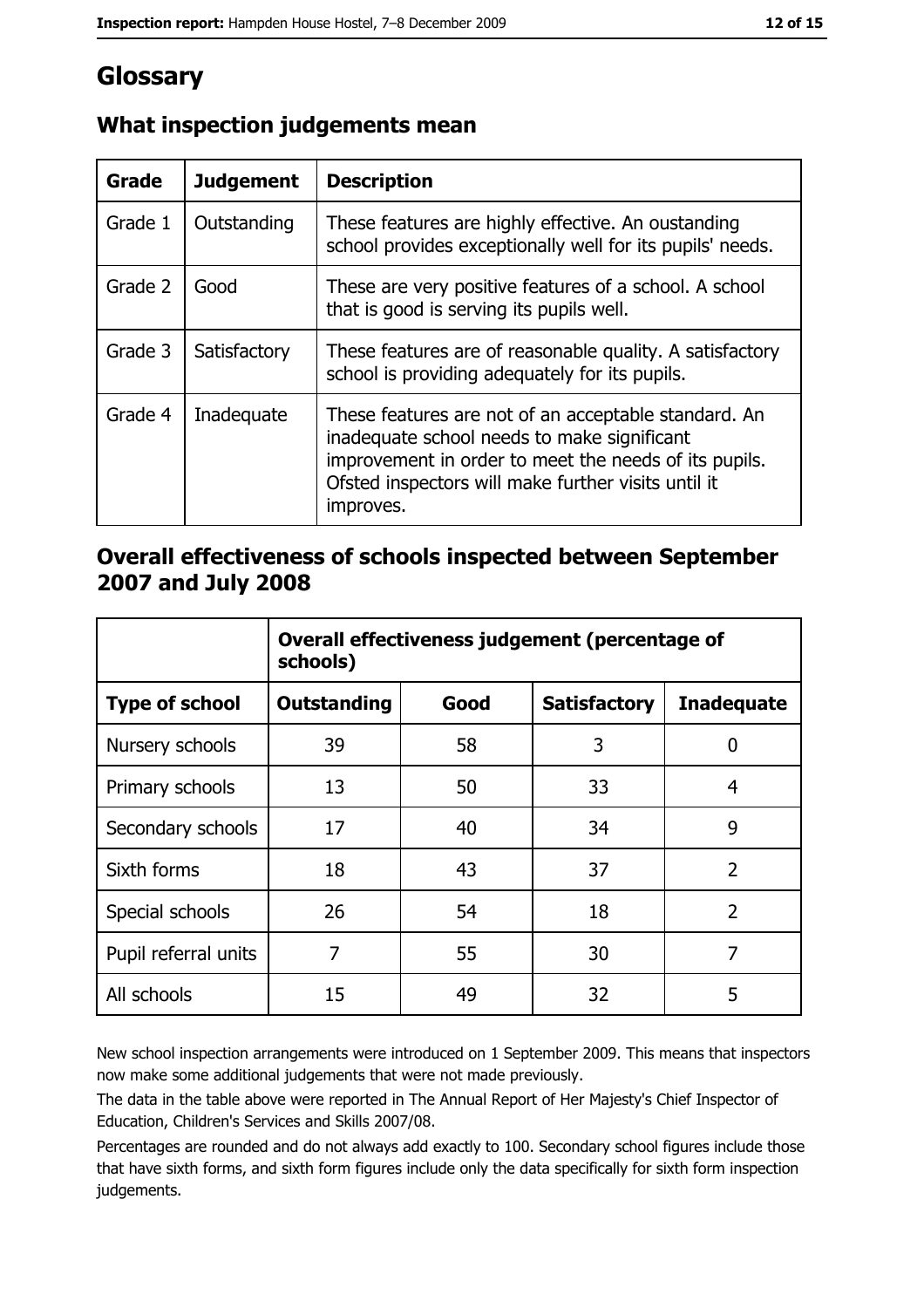## **Common terminology used by inspectors**

| Achievement:                  | the progress and success of a pupil in<br>their learning, development or training.                                                                                                                                                                                                                           |  |  |
|-------------------------------|--------------------------------------------------------------------------------------------------------------------------------------------------------------------------------------------------------------------------------------------------------------------------------------------------------------|--|--|
| Attainment:                   | the standard of the pupils' work shown by<br>test and examination results and in<br>lessons.                                                                                                                                                                                                                 |  |  |
| Capacity to improve:          | the proven ability of the school to<br>continue improving. Inspectors base this<br>judgement on what the school has<br>accomplished so far and on the quality of<br>its systems to maintain improvement.                                                                                                     |  |  |
| Leadership and management:    | the contribution of all the staff with<br>responsibilities, not just the headteacher,<br>to identifying priorities, directing and<br>motivating staff and running the school.                                                                                                                                |  |  |
| Learning:                     | how well pupils acquire knowledge,<br>develop their understanding, learn and<br>practise skills and are developing their<br>competence as learners.                                                                                                                                                          |  |  |
| <b>Overall effectiveness:</b> | inspectors form a judgement on a school's<br>overall effectiveness based on the findings<br>from their inspection of the school. The<br>following judgements, in particular,<br>influence what the overall effectiveness<br>judgement will be.                                                               |  |  |
|                               | The school's capacity for sustained<br>improvement.<br>Outcomes for individuals and groups<br>of pupils.<br>The quality of teaching.<br>The extent to which the curriculum<br>meets pupil's needs, including where<br>relevant, through partnerships.<br>The effectiveness of care, guidance<br>and support. |  |  |
| Progress:                     | the rate at which pupils are learning in<br>lessons and over longer periods of time. It<br>is often measured by comparing the<br>pupils' attainment at the end of a key<br>stage with their attainment when they<br>started.                                                                                 |  |  |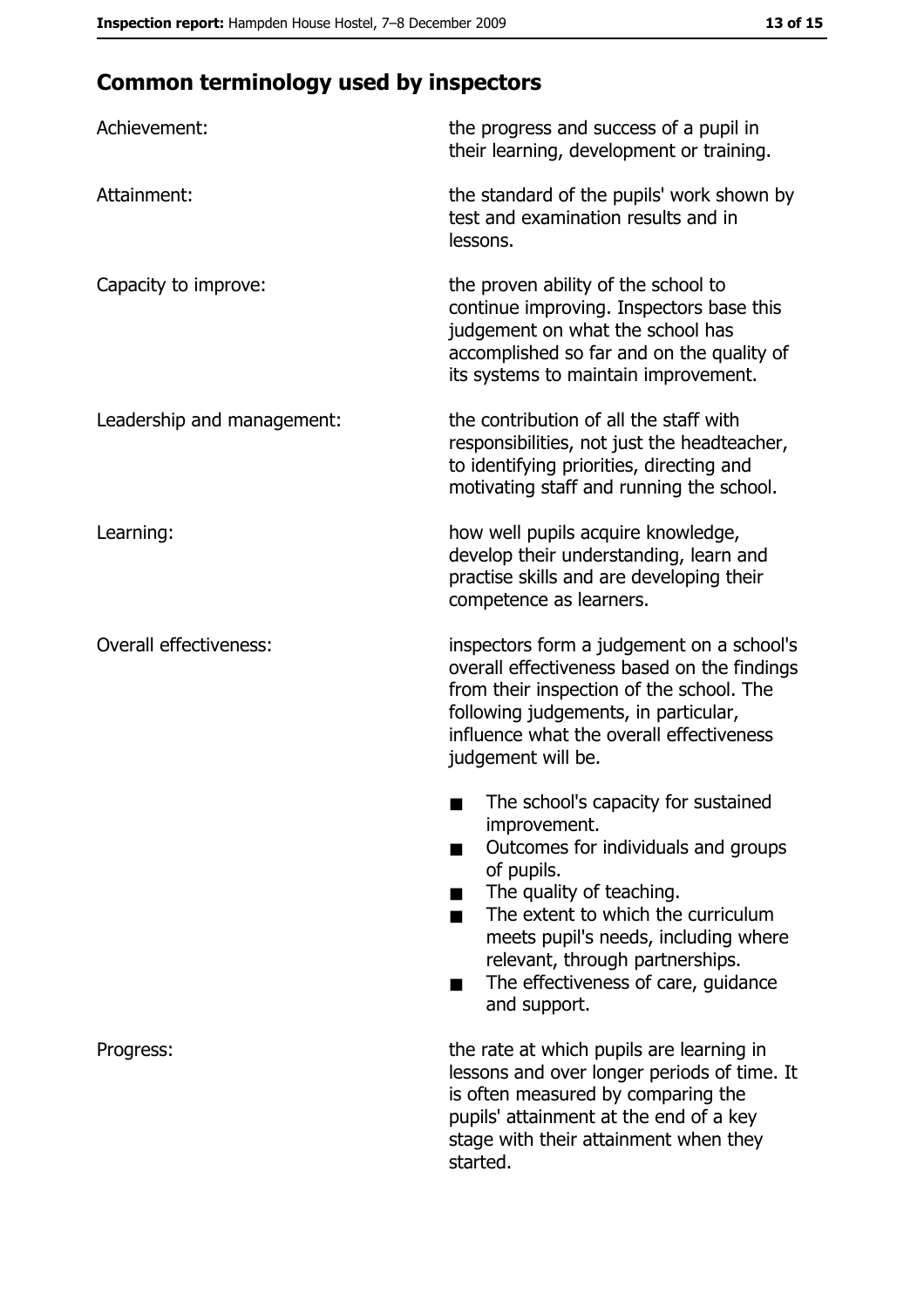This letter is provided for the school, parents and carers to share with their children. It describes Ofsted's main findings from the inspection of their school.



#### 9 December 2009

**Dear Pupils** 

#### Inspection of Hampden House Hostel, Sudbury CO10 2SF

We very much enjoyed our visit to Hampden House and thank you for making us feel so welcome. This letter is to tell you about some of the things we found while we were with you. It is a place where you feel safe and secure, and enjoy taking part in the wide range of interesting and meaningful activities. Staff are working hard to make it even better. All your parents are happy with the education that you receive and feel that it is helping you to develop confidence and make much better progress than before.

Here are some important things about your PRU:

You make good progress in lessons.

Those of you who stay overnight enjoy the time and the range of activities.

You like the support that helps you to improve your behaviour and develop into mature young people.

Those in charge of Hampden House are keen to make further improvements to help you to make even faster progress.

All staff take good care of you, and ensure that you know what to do to keep safe.

You have a good understanding of what makes for a healthy lifestyle and healthy eating. This is what your PRU has been asked to do to make things even better:

Appoint a senior member of staff who knows a lot about the rules and regulations for looking after those of you who stay overnight at Hampden House.

Improve the way the PRU records information so it can measure improvement in a more effective way.

Help you to understand more about the different cultures, backgrounds and communities of people in other parts of this country and across the world.

We wish each one of you every success in your future education and hope that you continue to enjoy learning as much as you do now.

Yours sincerely

Paul Canham

Lead inspector